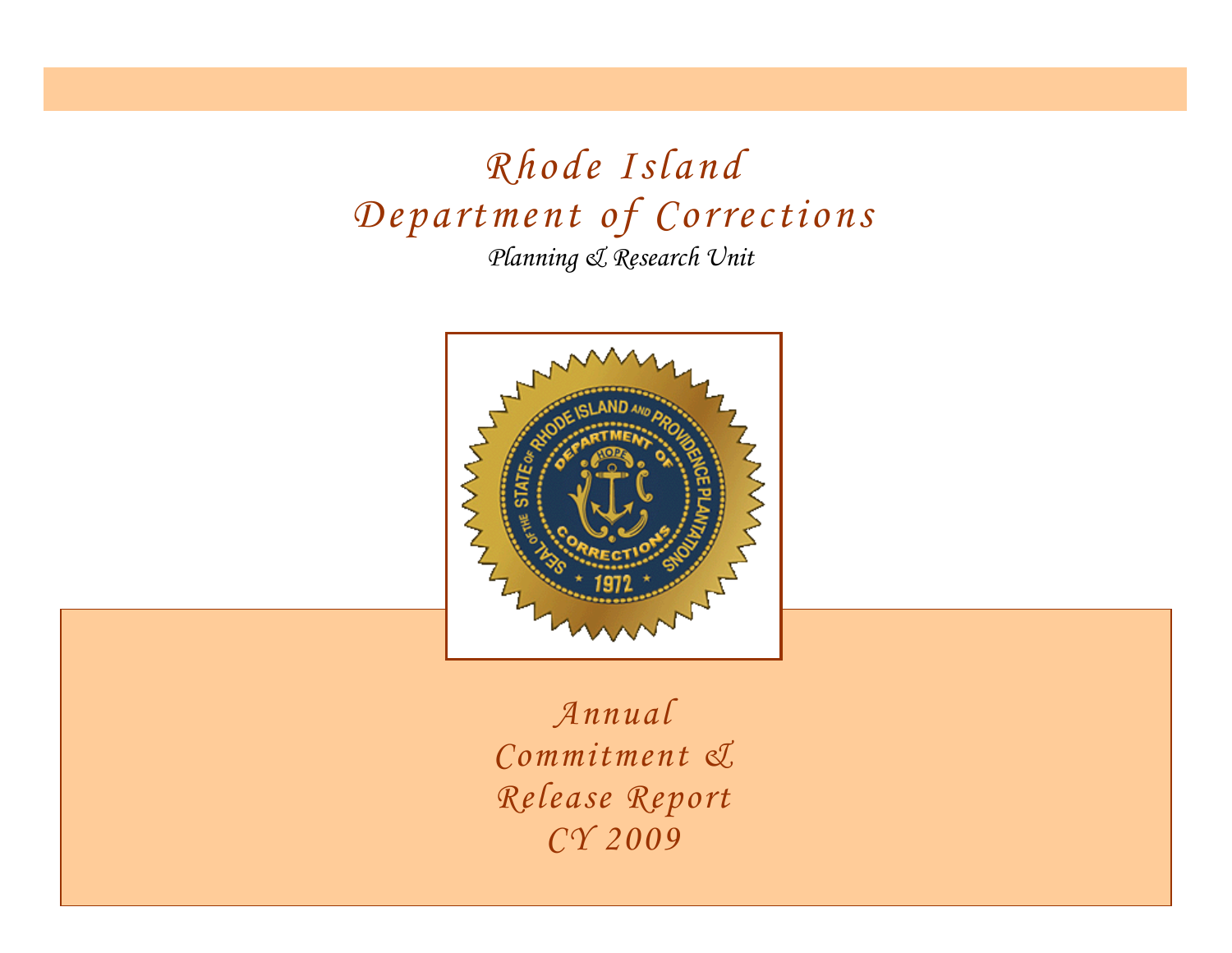# *Commitments 2009*

|                                                                         |       | Male Female  | Total  |
|-------------------------------------------------------------------------|-------|--------------|--------|
| <b>Awaiting Trial Population</b>                                        | 9.746 | - 1.644      | 11.390 |
| <b>Sentenced Population</b>                                             | 3,534 | 382          | 3.916  |
| <b>Sentenced from Court</b>                                             | 3.306 | 361          | 3.667  |
| <b>Parole Violators</b>                                                 | 183   |              |        |
| Other (Out of State return, transfer from<br>other states or IMH, etc.) | 45    |              |        |
| Total                                                                   |       | 13.280 2.026 | 15.306 |

## *Releases 2009*

|                                                                                  | Male   | Female | Total  |
|----------------------------------------------------------------------------------|--------|--------|--------|
| <b>Awaiting Trial Population</b>                                                 | 9.710  | 1.626  | 11.336 |
| <b>To Sentenced Status</b>                                                       | 2.355  | 200    | 2.555  |
| (bail, discharge at court/per court<br><b>Other</b><br>order, civil purge, etc.) | 7.355  | 1.426  | 8.781  |
| <b>Sentenced Population</b>                                                      | 3,843  | 411    | 4.254  |
| <b>Expiration of Sentence</b>                                                    | 3.149  | 328    | 3,477  |
| Parole                                                                           | 556    | 59     | 615    |
| (death, escape, transfer out of<br>state, and released on case)<br><b>Other</b>  | 138    | 24     | 162    |
| Total                                                                            | 13.553 | 2.037  | 15.590 |

Prison populations are influenced by commitments and length of stay. Commitments have primarily driven the RIDOC's population, as length of stay has remained relatively stable. When commitments exceed/fall below releases, we often see an increase/decrease in the population. The graph on the next page demonstrates how commitments are linked to changes in the population.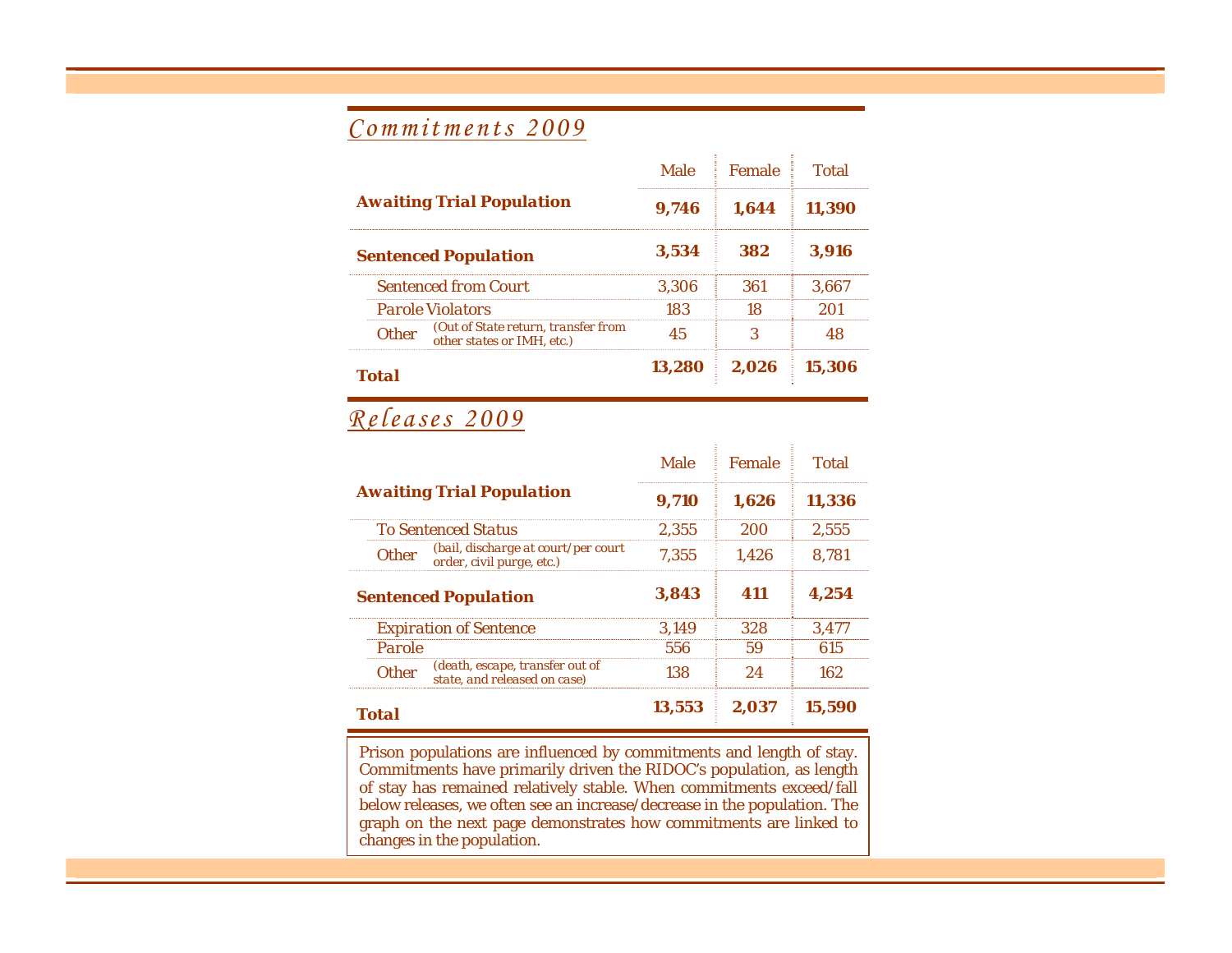

Interpreting the chart: The average monthly *population* is plotted on the *secondary axis to the right, while commitments and releases are plotted on the primary axis to the left.*

### *Interesting Statistics*

- •The average age of those committed and released was 33.
- • 53% of those committed and released were White, 26% were Black and 19% were Hispanic.
- •Only 13% of those committed and released were female.
- • 36% of men and 53% of women were committed for non-violent offenses.
- • Of the awaiting trial commitments, 53% were new commitments and 24% were committed for "failure to appear" (for court).
- • Of the sentenced commitments, 65% were newly sentenced and 29% were committed due to a probation violation.
- • Of the 3,916 sentenced commitments in CY09, 59% of males and 70% of females were sentenced to 6-months or less.
- • The majority of offenders came from and were released to the City of Providence (30%).
	- (For additional city information, please see the back cover).